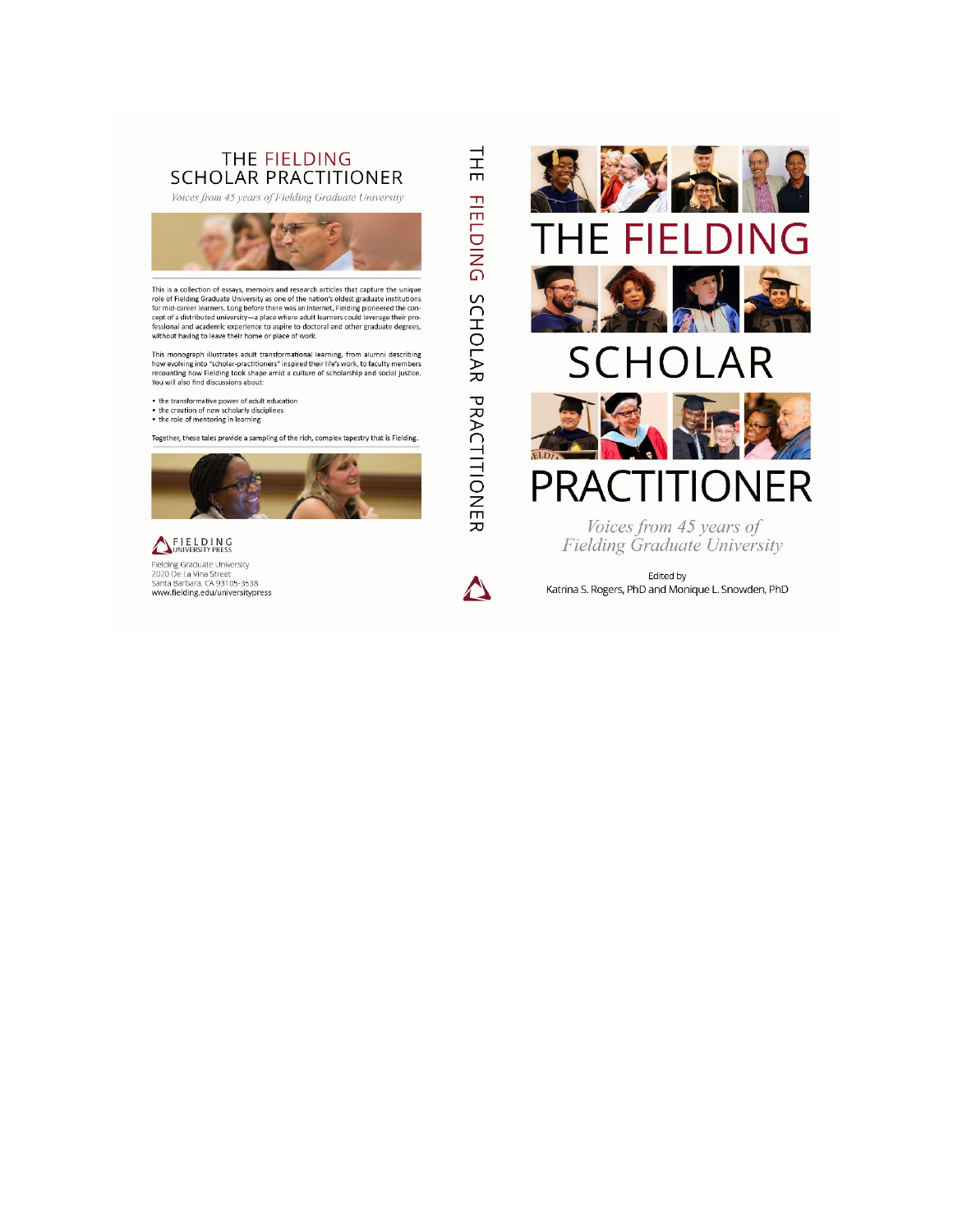# The Scholarly Practitioner:

# *Voices from 45 years of Fielding Graduate University*

## **Katrina S. Rogers and Monique L. Snowden**

## **Table of Contents**

**Foreword** Michael B. Goldstein, JD, Senior Counsel, Higher Education Unit, Cooley Law Firm

## **Dedication**

**Introduction** Katrina S. Rogers, PhD, President, Fielding Graduate University

## *Part I The Fielding Impact: Alumni Voices*

**Chapter 1:** *Joining Fielding's Scholar-Practitioner Community: How my PhD Degree Launched my Career as an Art Therapist* Maxine Borowsky Junge, PhD

**Chapter 2:** *On Becoming an Axiological Hermeneut* Cliff Hurst, PhD

**Chapter 3:** *My Transformational Journey from Practitioner to a Scholar-Practitioner* Gary Wagenheim, PhD

**Chapter 4:** *The Currency of Voice* Carrie A. L. Arnold, PhD

**Chapter 5:** *Maintaining the Garden: Episodes in Sustainability and Organizational Development* Julie Smendzuik-O'Brien, PhD, MPA

**Chapter 6:** *How Fielding has Shaped my Professional Life* Timothy K. Stanton, PhD

**Chapter 7:** *Securing the 2016 Summer Olympics and Paralympics in Rio* Gregory E. Walsh, PhD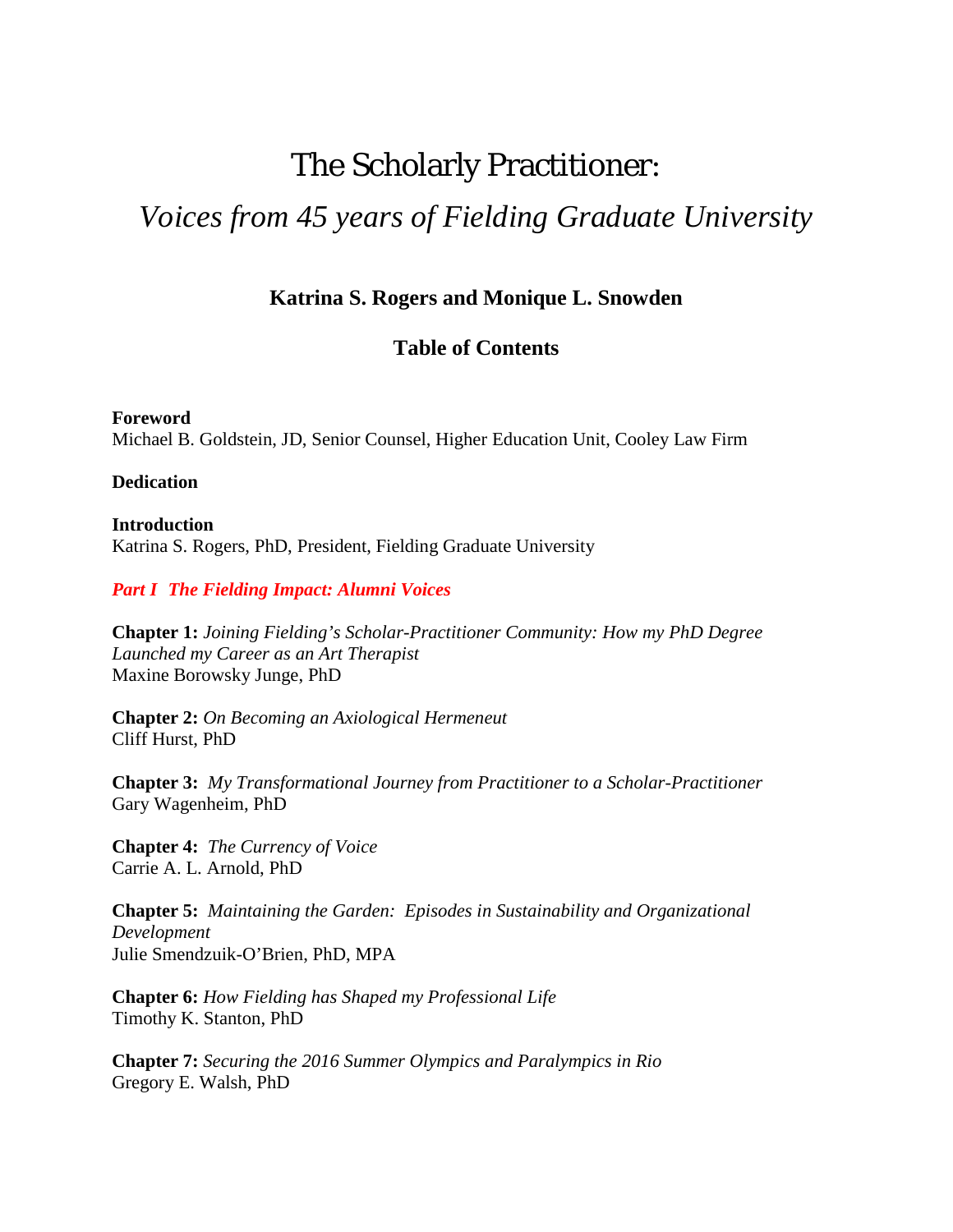**Chapter 8:** *Springboard to Growth as a Scholar-Practitioner* Josette Luvmour, PhD

**Chapter 9:** *Alumni Voices: Fielding as a Learning Commitment, Fielding and Our Partnership Together* Susan Mazer, PhD and Dallas Smith

**Chapter 10:** *Evaluating the Impact of Progressive Doctoral Education: Trajectories of Alumni Careers as Reflected in Data from LinkedIn* Judith Stevens-Long, PhD

*Part II: Fielding's Academic Vision: An Independent Graduate School Takes Shape*

**Chapter 11:** *Learner-Centered Graduate Education* Monique L. Snowden, PhD

**Chapter 12:** *Strengthening a Culture of Scholarship, Partnership, and Social Justice at Fielding Graduate University* Charles McClintock, PhD and Orlando Taylor, PhD

**Chapter 13:** *The Alonso Center for Psychodynamic Studies: Fielding's Legacy in Psychodynamics*  Margaret Cramer, PhD and Sam Osherson, PhD

**Chapter 14:** *Fielding's Founding Vision: The Power of Disruptive Innovation* Keith Melville, PhD

**Chapter 15:** *An Interview with Dean Emeritus, Dr. Ron Giannetti: APA, Lucy the Cat, and Hanging Chads* Sherry Lynn Hatcher, PhD, ABPP

**Chapter 16:** *Systems Intensives, Collaborative Facilitation, and the Synergy of Experiential Learning: The Power of Transformative Adult Education at Fielding Graduate University* Rich Appelbaum, PhD, Frederick Steier, PhD, and David Willis, PhD

**Chapter 17:** *Crossing Borders: Pathways to Scholarship, Social Justice, and Open Hearts through Adult Transformative Education* David Blake Willis, PhD, Jerry Snow, PhD, Stephen Murphy-Shigematsu, PhD, Connie Corley, PhD and Harry (Rick) Moody, PhD

**Chapter 18:** *The Development of a New Discipline: Media Psychology* Karen Dill-Shackleford and Jean-Pierre Isbouts

**Chapter 19:** *The Silver Age of Phenomenology at Fielding Graduate University* Valerie Malhotra Bentz, PhD, David Rehorick, PhD, James Marlatt, PhD, Ayumi Nishii, PhD, Barton Buechner, PhD, and Carol Estrada, PhD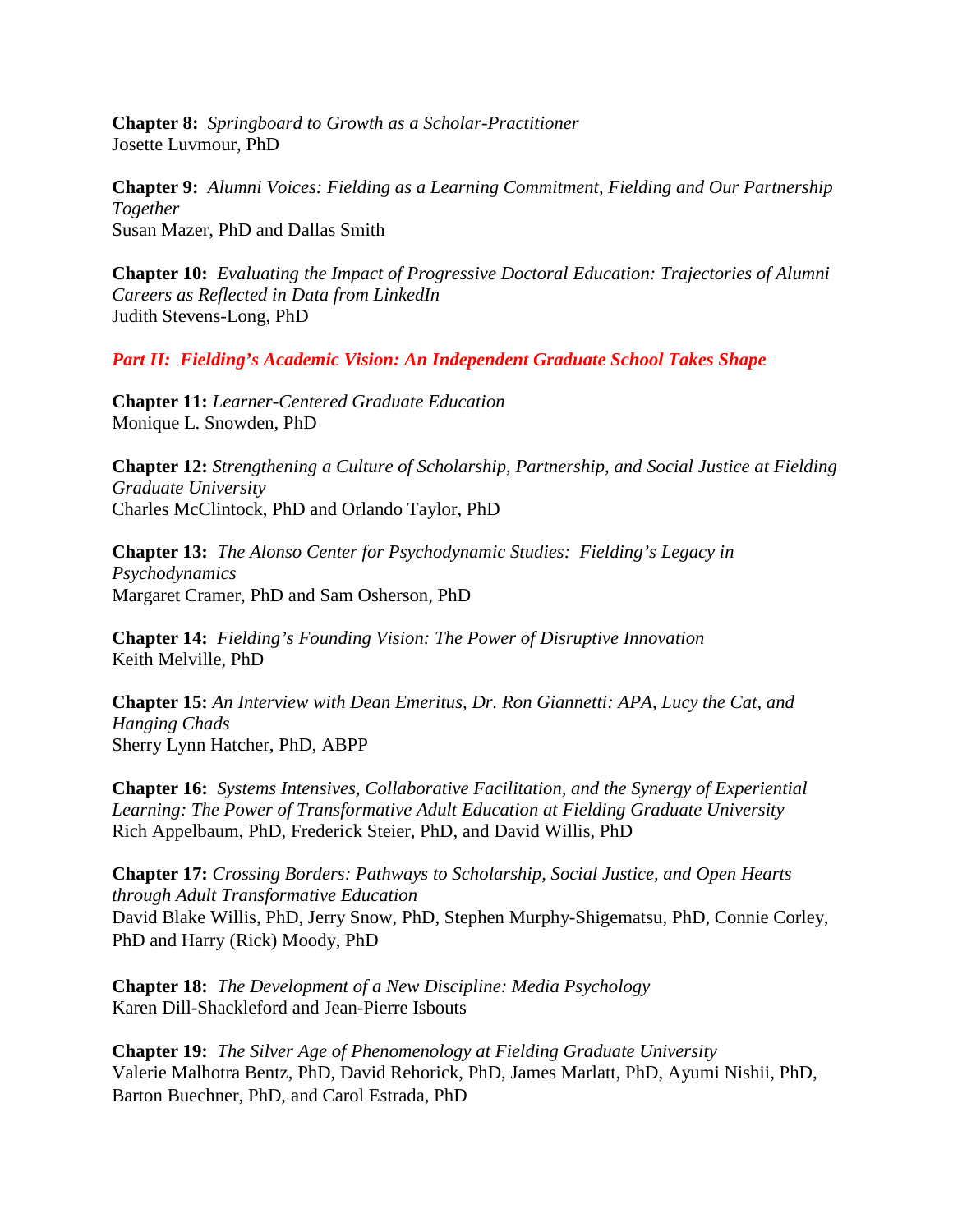**Chapter 20:** *Bethel Systems Intensive: Alumni and Faculty Reflections on Systemic Learning about Systems* Frederick Steier, PhD

**Chapter 21:** *Forty-Five Years of Sincerity* Four Arrows, PhD, EdD

**Chapter 22:** *Reflections on My Life as an Educator* Jason Ohler, PhD

*Part III: Research by Fielding Scholar-Practitioners*

**Chapter 23:** *Imagining Liberatory, Community-Based Alternatives for Black Youth Development: A Conversation between a Black Feminist Mentor and her Community Elder Student Mentee* Gail Wilson, Fielding doctoral student, and K. Melchor Hall, PhD

**Chapter 24:** *Triumph Over Implicit Bias Towards Persons With Trisomy 21: Hardship, Human Rights Violations, and Honing the Path to Flourishing* Robin Treptow, Fielding doctoral student

**Chapter 25:** *"No Research Without Action:" Lessons Learned from Action Research Training with Doctoral Students* Jo Ann Prompongsatorn Farrant, Fielding doctoral student, Julie Riley, Fielding doctoral student, Georgia Rose, Fielding doctoral student, Lauren Mizock, PhD

**Chapter 26:** *Reflexivity and Reflections on Personal Transformations in Research Training* Lauren Mizock, PhD, Alayne Ormerod, PhD, Julie Riley, Fielding doctoral student, Erica A. Sotilleo, Fielding doctoral student, T. Dawson Woodrum, Fielding doctoral student, and Nelly Yuen, Fielding doctoral student

**Chapter 27:** *The Influence of Immigrant Veterans on the Clinical Psychology Doctoral Students' Research and Practice* Shantay Mines, Fielding doctoral student

**Chapter 28:** *Creativity Longevity and Wisdom: Generative Aging in Times of Transition* Connie Corley, PhD, Valerie Bentz, PhD, David Blake Willis, PhD and Barbara Volger, PhD

**Chapter 29:** *The Story of Fielding Graduate University Press* Jean-Pierre Isbouts, DLitt

## **Afterword**

Pam McLean, PhD and CEO of the Hudson Institute of Coaching and Katrina Rogers, PhD and President of Fielding Graduate University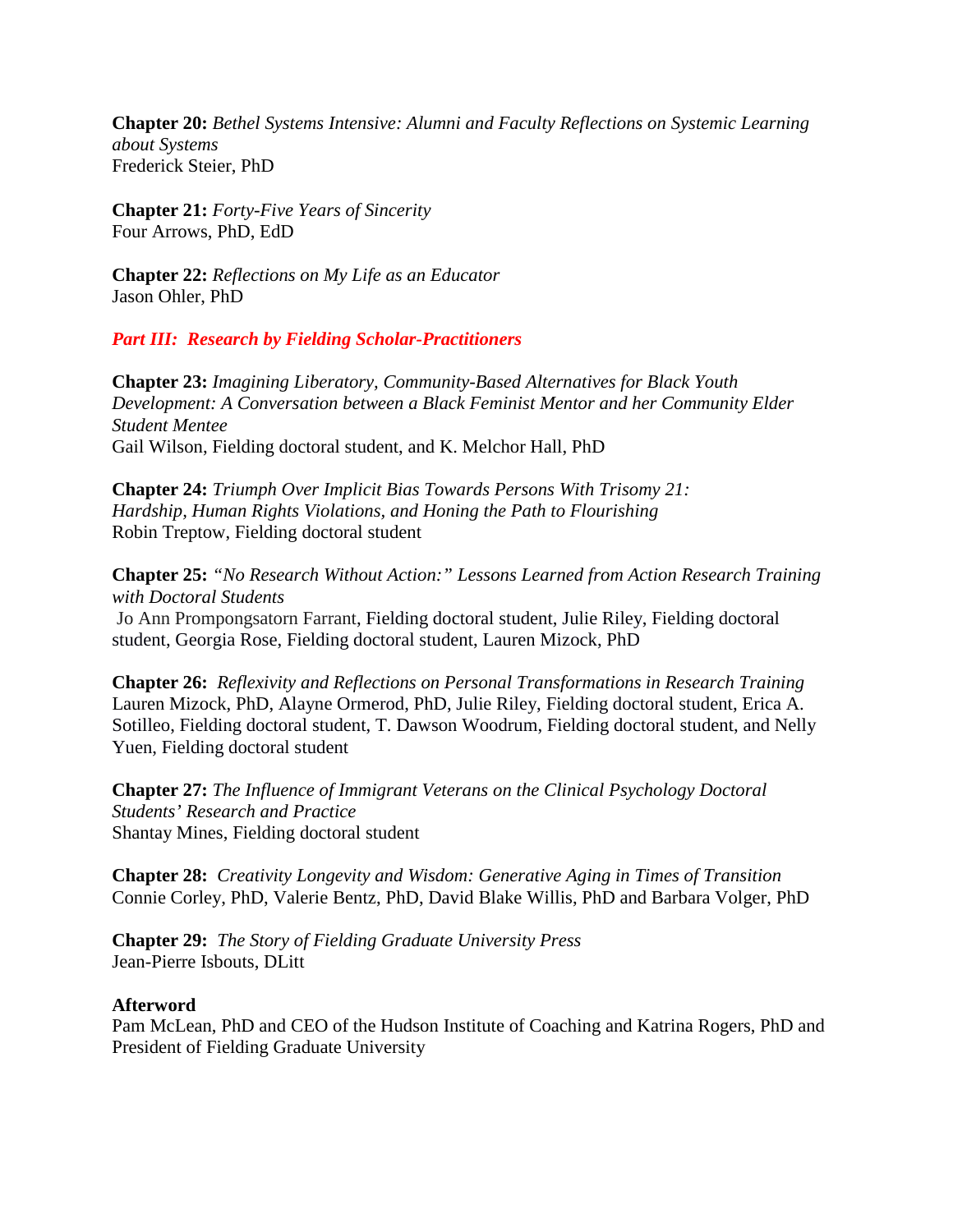## **Chapter 2**

## **On Becoming an Axiological Hermeneut**

## **Clifford G. Hurst**

Westminster College

When introducing myself to college classes or to workshop participants I sometimes describe myself as an *axiological hermeneut*. This gets a mixed reaction of laughter, blank stares, and raised eyebrows. That is what my Fielding experience has done to me. I've become an axiological hermeneut.

Those of you who have studied with faculty colleague Katrina Rogers know that a basic definition of hermeneutics is that it is the art of interpretation. A hermeneut is one who practices the discipline of hermeneutics. A hermeneut will argue that what matters is not so much what process philosophers call the *situation* or what phenomenologists call *lived-experiences* that count for meaning as it is the person's interpretation of those experiences or situations.

Axiology refers to the study of human values. Formal axiology is a particular theory of the evaluative thought structures underlying people's values. I am a student and scholar of formal axiology. Hence, being an axiological hermeneut means that I seek to understand how people make meaning of their lives through the lens of the structure of their values.

#### **A Career Change**

My Fielding experience allowed me to make a late-in-life career change. I now find meaning in my work and I hope that, in ways small or large, I am making a difference for good in the world. I am an associate professor of management in the Bill and Vieve Gore School of Business at Westminster College in Salt Lake City. Westminster is a small, private,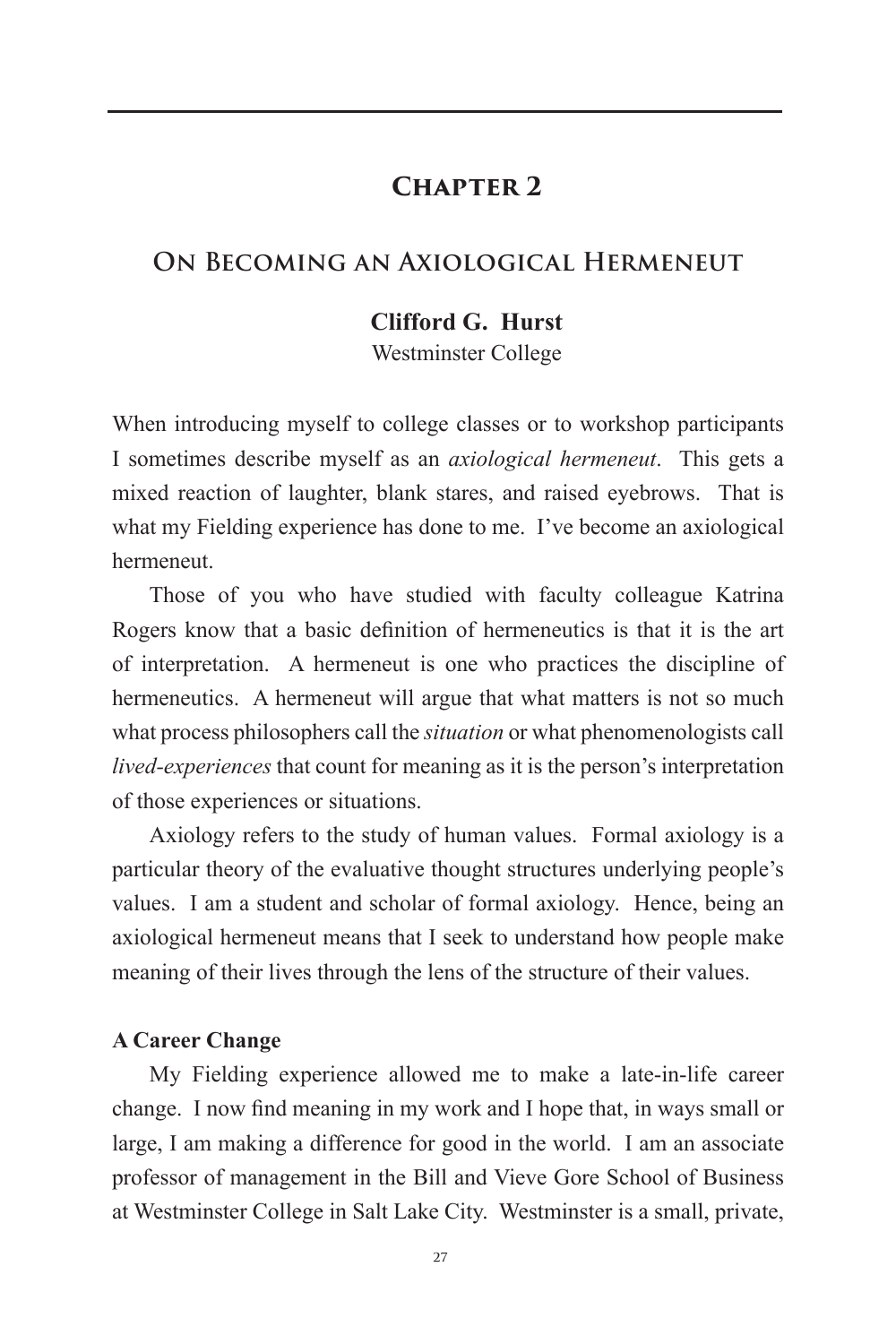not-for-profit liberal arts college. I teach entrepreneurship and social entrepreneurship at the MBA and undergraduate levels.

I entered Fielding's HOD doctoral program in September of 2006 at the age of 53, having spent the previous 18 years running my own OD consulting practice. My goal at that time was to become a more theoretically grounded consultant. In my consulting practice I was using an assessment tool known as the Hartman Value Profile (HVP). It is based on the theory of formal axiology, which had first been articulated by the philosopher Robert S. Hartman (1967, 2006). It is a powerful tool, but I knew very little of its psychological and philosophical underpinnings. I wanted to know more. A strong impulse behind my desire to earn a doctorate was to become more knowledgeable about formal axiology. Pursuing this showed me the power of Fielding's adult learning model. Few of the faculty members were familiar with Hartman's work; none were experts in it, but that did not stop them from guiding me in my study of it. I remain especially grateful for the encouragement in this pursuit that I received from faculty colleague Miguel Guilarte, whom I eventually asked to chair my dissertation committee.

By the time I was midway through my studies at Fielding, I had become captivated by a vision of a new career as an academic. I set my sights on becoming a professor as soon as I earned my PhD. I began my academic job search shortly after my pilot study was concluded and was hired by Westminster in the same month that my Final Oral Review for my dissertation was completed. That was in March of 2012. I began teaching at Westminster in August of that year and am now in my seventh year as a full-time professor. Looking back on my time as a doctoral student, the road to my current profession seems straighter in hindsight than it ever did during my five-and-a-half years at Fielding.

Of course, an earned doctorate was a prerequisite for becoming a professor, but the encouragement to publish that I received from my faculty during my years as a doctoral student, coupled with the modeling of what it means to be a teacher of adults, aided greatly in the launch of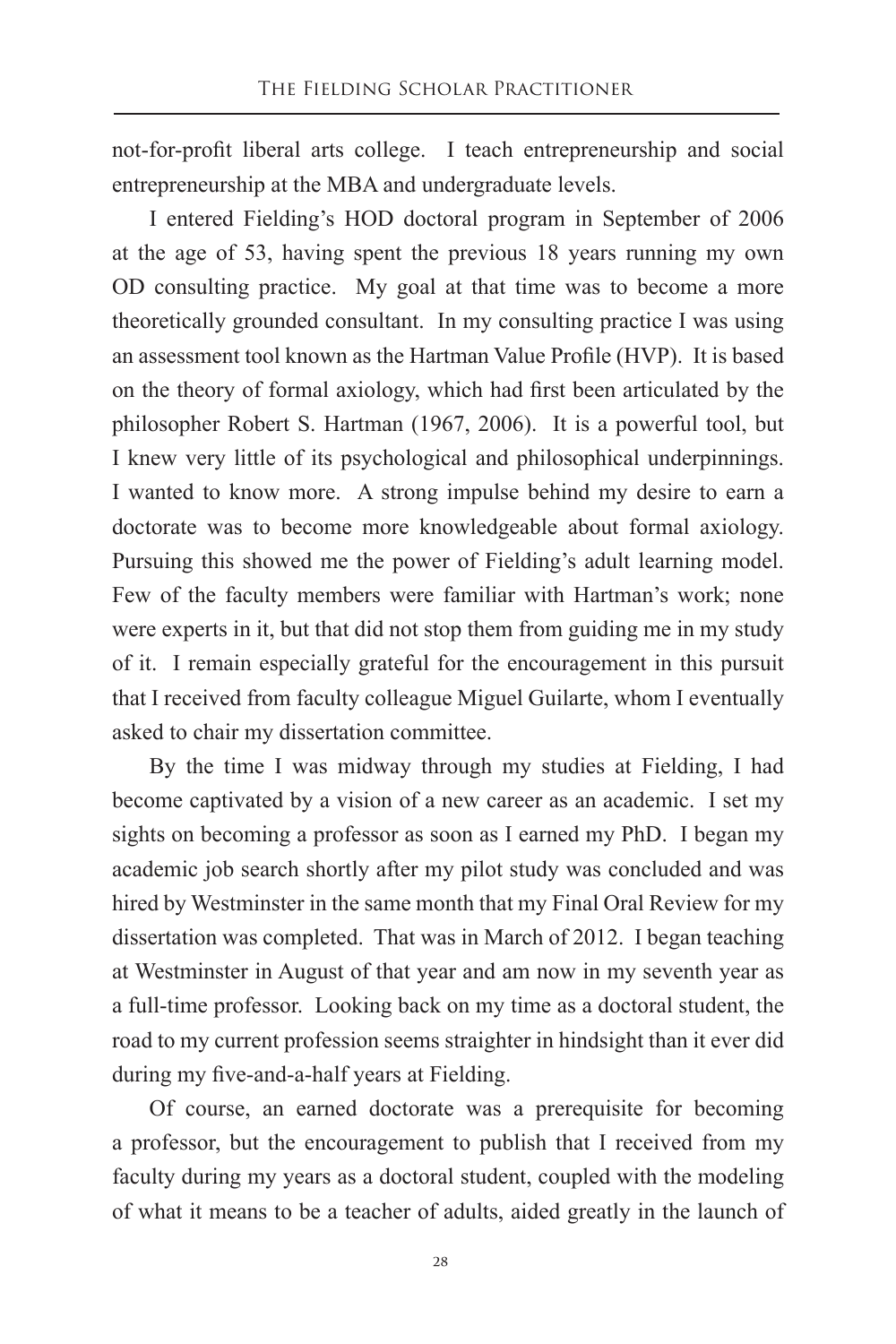my new career.

Westminster prides itself on being a teaching college, as opposed to a research university. I am proud of the time I spend in the classroom and proud of the influence that, I believe, I am having upon my students. Two years ago, I developed the curriculum for a new inter-disciplinary undergraduate minor in entrepreneurship, which is proving to be quite popular. I am particularly proud of my part in establishing a social impact incubator at our campus. It was undoubtedly Fielding's emphasis on social justice that allowed me to appreciate the power of using startup business principles to do good in the world.

In addition to Westminster's emphasis on teaching, our business school expects of our faculty a certain standard of scholarly output, primarily in the form of publications in peer-reviewed academic journals. Fielding prepared me well for both roles.

#### **The Beginning**

Having applied to Fielding without a master's degree, I was required to demonstrate evidence of scholarly writing. Faculty colleague Dottie Agger-Gupta advised me to take one of my previously published trade journal articles and revise it as if I were submitting it to an academic journal. I followed her advice. Consequently, I was accepted into the New Student Orientation (NSO) that began in September of 2006. Having spent so much time writing that paper as part of my application, I began to wonder what else I could do with it. After attending writing workshops offered by HOD faculty and colleague Judy Stevens-Long at two National Sessions and inviting her to rake my manuscript over the coals a few times, I decided to submit it for publication. It was accepted after minor revisions (Hurst, 2008). This gave me an idea. What if I could use the in-depth portions of some of my KAs as opportunities for subsequent publication? Here again, Miguel Guilarte encouraged me to do this. He guided me through my Knowledge Area (KA) in Human Development, the in-depth portion of which became a manuscript that was eventually published in the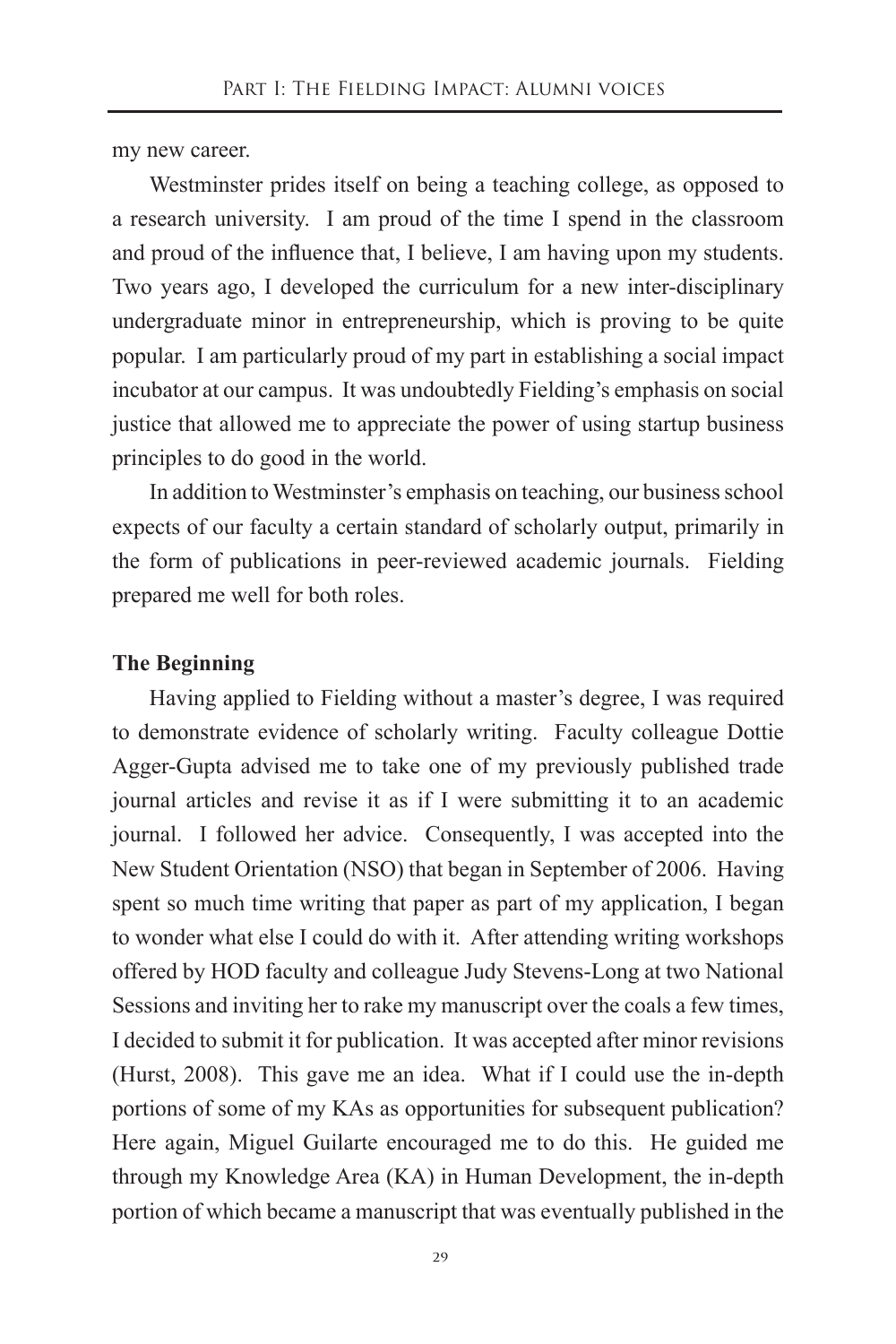*Journal of Formal Axiology: Theory and Practice* (Hurst, 2009). It was a comparison of the Hartman Value Profile with the more widely known Rokeach Value Survey. What I learned in that KA continues to inform my research in value theory today.

A second study guided by Miguel also resulted in an article in the same journal. This was my treatise on "The Non-Mathematical Logic of a Science of Values" (Hurst, 2011). I consider this article to be my most significant contribution to the refinement of the theory of formal axiology to date. A more recent paper entitled, "The Intentions of Axiological Interpreters" (Hurst, 2014), reveals my indebtedness to Katrina Rogers and what she taught me about philosophical hermeneutics during an advanced doctoral seminar on that subject.

For their encouragement of my nascent publication efforts, I remain grateful to Miguel Guilarte, Katrina Rogers, and Judy Stevens-Long, and also to Keith Melville, who demonstrated through his teaching and in his own writing that it is possible to write in a way that is both scholarly and readable.

As soon as I began applying to become a professor, I learned how much emphasis hiring committees place upon publications in peer-reviewed journals. Without the three papers I had published as a doctoral student I doubt that I would have been hired to a permanent teaching position at a four-year college or university. The subject of my dissertation aided in my job search as well. And it allowed me to envision a future research stream that is gradually coming to fruition.

#### **Most Recent Publication**

Since my appointment as a professor, I have published several additional articles and reviews in the *Journal of Formal Axiology*. Eager to expand my writings about formal axiology and the HVP into more of the mainstream of management literature, I was delighted when my article entitled, "An Axiological Measure of Entrepreneurial Cognition" was accepted this past fall by the *International Journal of Entrepreneurial*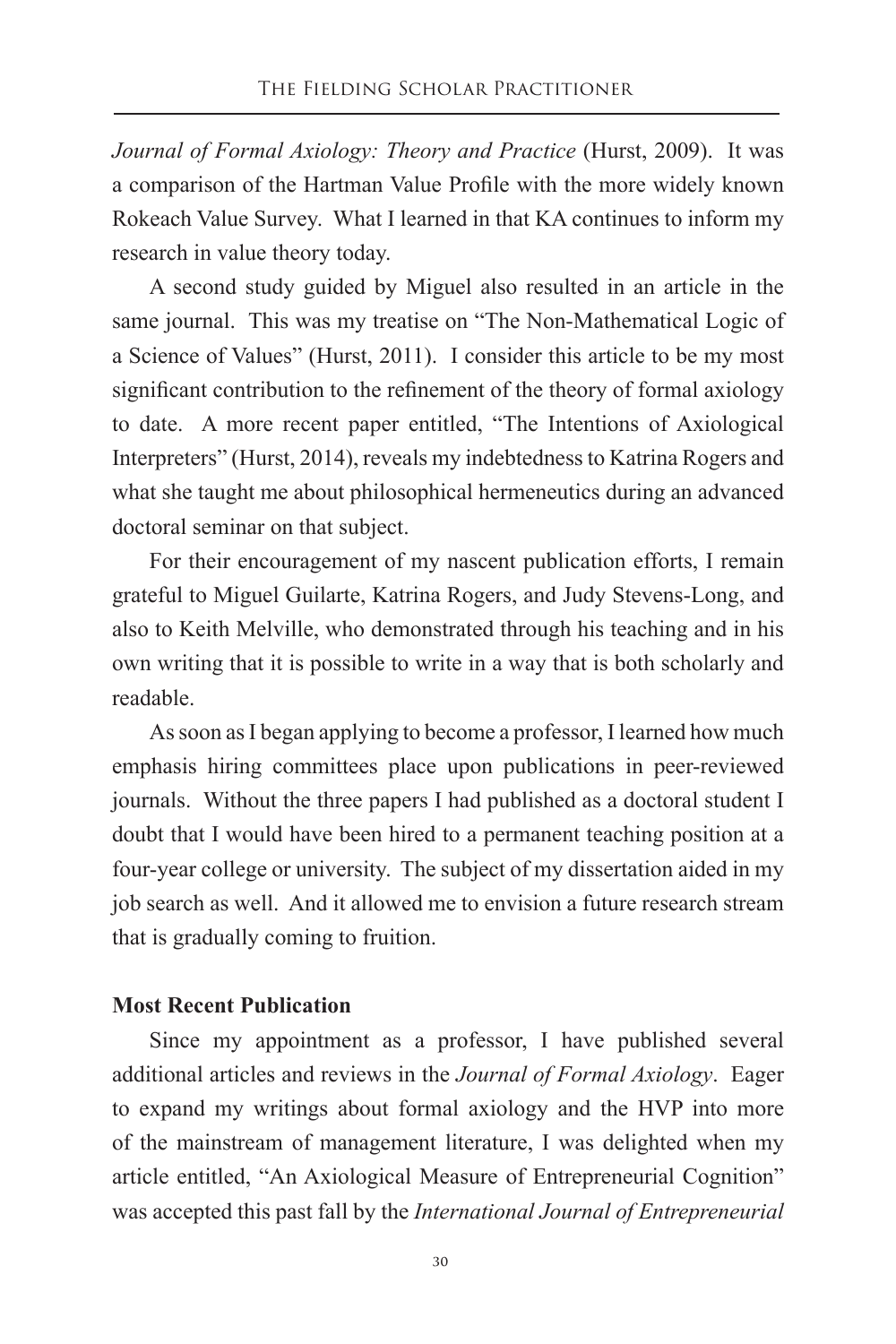*Behavior and Research* (Hurst, 2018). This latest paper is a direct outgrowth of a stream of research I had begun with my dissertation.

## **What's Next?**

Having spent much of the past 10 years studying the deep-seated evaluative thought patterns of entrepreneurs, I am now turning my attention to a study of how undergraduate college students think. I seek to answer the question: "Do we, as educators, impart any lasting, meaningful, and positive impact upon students' developing cognitive patterns?" Given that Fielding, too, prides itself on providing its students with a transformative education, I would also like to partner with Fielding to extend this study to doctoral students and attempt to measure how their deep-seated cognitive patterns change or fail to change over the course of their graduate studies.

Shortly after graduating from Fielding, I was invited to serve on the board of the Robert S. Hartman Institute of Formal and Applied Axiology (RSHI), a 501(c) 3 not-for-profit organization. I currently serve as the Vice President of Research and as editor of the *Journal of Formal Axiology: Theory and Practice*.

During the summer of 2018, I received a Gore Summer Research Grant from Westminster College that allowed me to take two undergraduate students to the University of Tennessee where, for 10 days, we dug into the Hartman Archives at the Special Collections Library there. Hartman had been a visiting professor of philosophy at Tennessee when he died, unexpectedly and too young, at the age of 63. Although Hartman was a prolific writer, only one book of his was ever published in English in his lifetime. Throughout his career, he had kept copious records of his lecture notes, essays, speeches, and numerous drafts of various journal and book manuscripts. More than 100,000 pages of unpublished papers, mostly in the form of typewritten carbon copies, are stored in those archives. Since Hartman's death in 1973, the Institute has published two of his booklength manuscripts, but much of what Hartman wrote remains unread and unpublished. I am currently developing a proposal to the Board of the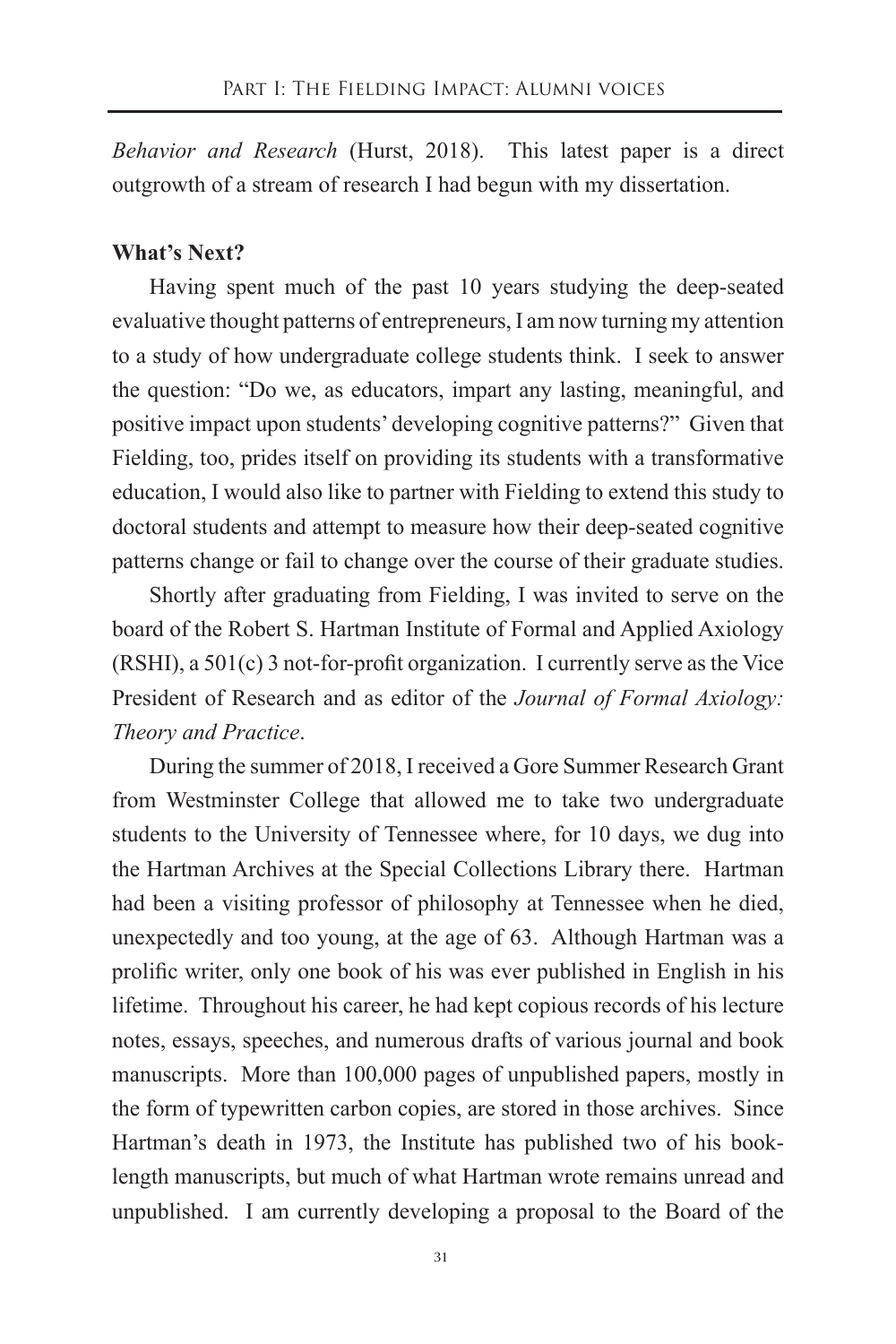Institute that we undertake to systematically transcribe, edit, and publish a much larger selection of Hartman's work. The world today needs Hartman's ideas.

#### **Hartman's Body of Work**

The more I study Hartman's body of work, the more admiration I have for the depth and breadth of his thought. Hartman did much more than just develop a value theory. In 1947, he founded the Council of Profit Sharing Industries (Hustwit, n.d). During our time at the Archives, we discovered a manuscript written circa 1958 entitled: "The Partnership Between Capital and Labor," which lays out Hartman's belief in this new form of capitalism based on partnership. I intend to transcribe, edit, and publish the introductory portions of that manuscript soon.

Hartman was a founding member of an organization of concerned scientists against nuclear proliferation and wrote extensively about the threat of nuclear annihilation and how, through developing a science of value, we may be able to avoid a nuclear war. It is for this work that he was nominated for the Nobel Peace Prize in 1973. His warnings from that era are even more important to us who are living today.

Hartman was also an early member of the Association of Humanistic Psychology, founded by his close friend Abraham Maslow, and other thought leaders who are well known to Fielding people, including Virginia Satir, Carl Rogers, Gordon Allport, and Rollo May (AAHP.org). During our archival research, my students and I uncovered additional writings by Hartman about humanistic psychology and its relation to philosophy.

#### **Summary**

In summation, I applied to Fielding in part to begin to understand more fully the theory of formal axiology. I've learned a great deal about it since then and I continue to learn. Today I am leading the effort to bring more of Hartman's work to the light of day. I serve as editor of the only peer-reviewed journal dedicated to the refinement, expansion, and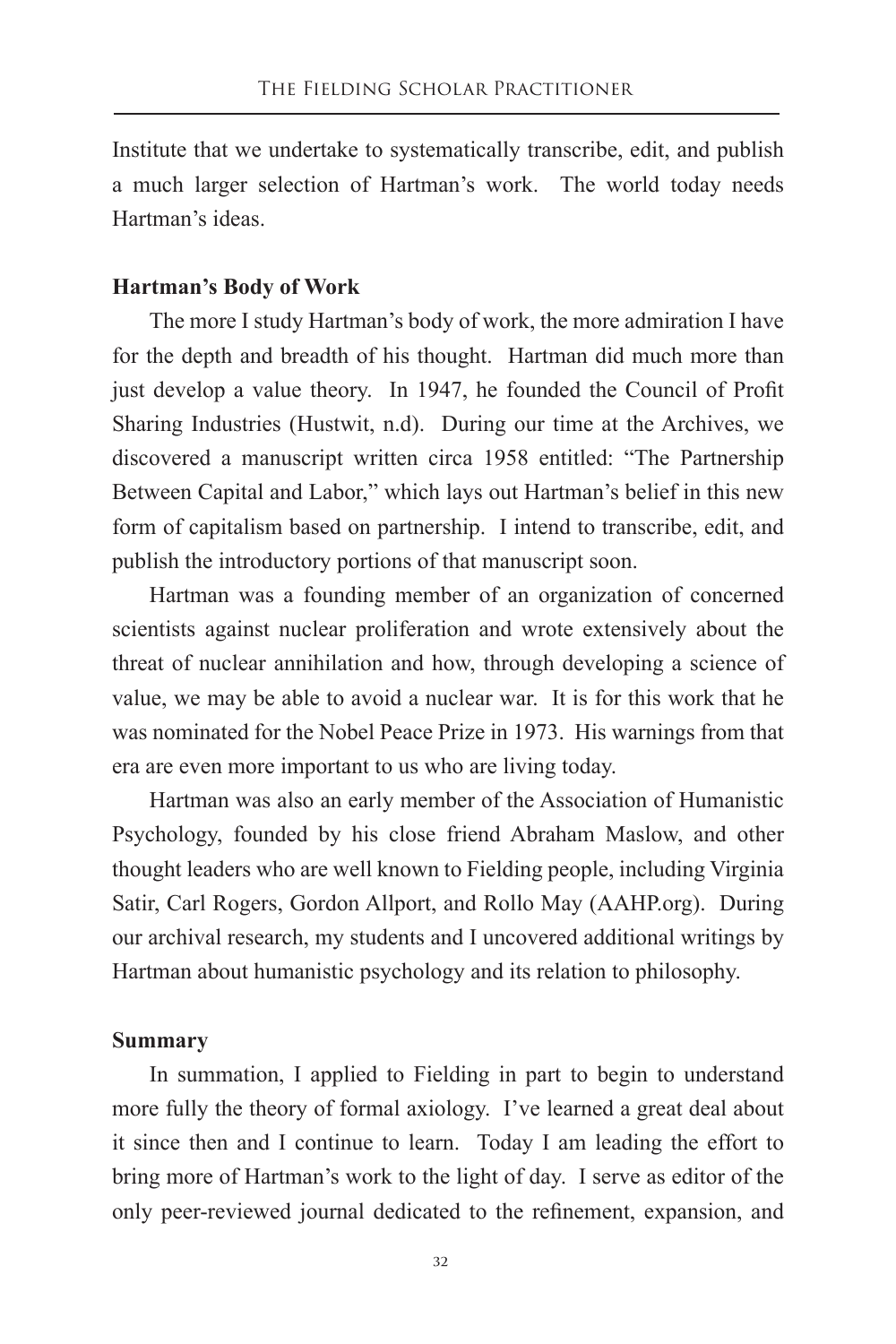application of that theory. I did not enroll at Fielding intending to become a professor, but now that I am one, I realize that Fielding led me to my true calling. I am increasingly becoming able to bring formal axiology into my classrooms, in hopes of stimulating a new generation of value theorists who can—through this knowledge—make this world a better place. The world needs a new generation of axiological hermeneuts.

#### References

- Hartman, R. S. (1967). *The structure of value: Foundations of scientific axiology*. Eugene, OR: Wipf & Stock.
- Hartman, R. S. (2006). *The Hartman Value Profile (HVP) manual of interpretation*, 2nd Ed. Knoxville, TN: Robert S. Hartman Institute.
- Hurst, C. G. (2008). Sustainable telemarketing? A new theory of consumer behavior. *Direct Marketing: An International Journal, 2*(2), 111- 124.
- Hurst, C. G. (2009). A meaningful score: Hartman v. Rokeach. *Journal of Formal Axiology: Theory and Practice, 2*, 79-96.
- Hurst, C. G. (2011). The non-mathematical logic of a science of values. *Journal of Formal Axiology: Theory and Practice, 4*, 1-12.
- Hurst, C. G. (2014). The intentions of axiological interpreters. *Journal of Formal Axiology Theory and Practice, 7*, 1-10.
- Hurst, C. G. (2018). An axiological measure of entrepreneurial cognition. *International Journal of Entrepreneurial Behavior and Research*. Advance online publication. DOI: 10.1108/IJEBR-05-2018-0337.
- Hustwit, W. P. (n.d.) The father of profit-sharing. *Wooster Magazine*. Retrieved from: http://www.axiometrics.net/Wooster.htm.

### **About the Author**

Clifford (Cliff) Hurst is an associate professor of management at Westminster College in Salt Lake City, Utah. He teaches entrepreneurship